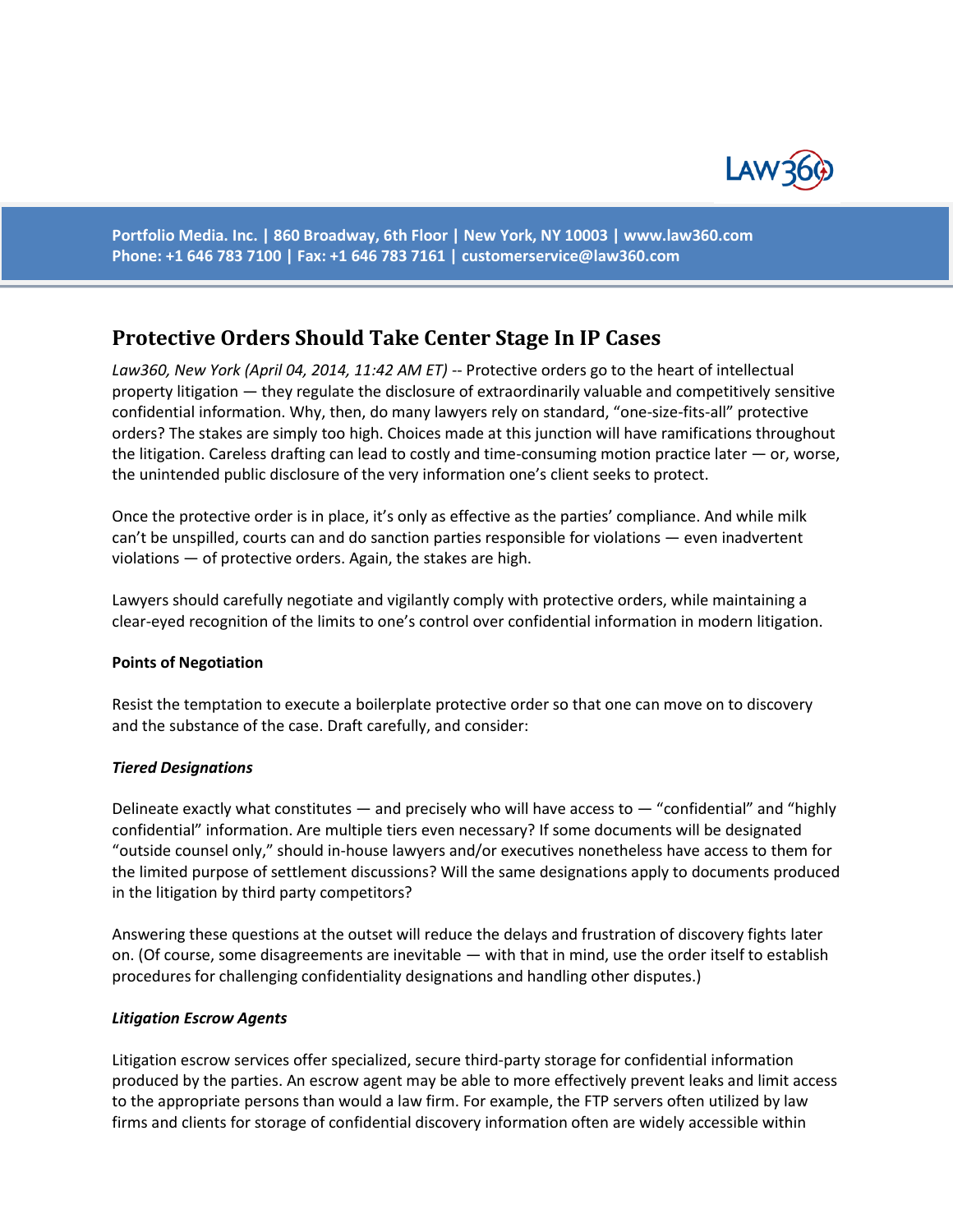those organizations. An initial, inadvertent redaction or privilege error may be visible to  $-$  or worse, taken advantage of by — unauthorized individuals. Thus, outsourcing storage responsibility to a litigation escrow agent not only limits leaks in the first place — it limits the parties' liability when mistakes do (inevitably) occur.

# *Clawback Provisions*

When productions include hundreds of thousands, even millions, of documents, the risk of inadvertent disclosure of privileged material increases. Protective orders should outline procedures and deadlines for the return of such material once the inadvertent disclosure is realized. As the recent RIPL Corp. v. Google Inc. (No. 2:12-cv-02050 W.D. Wa. Dec. 17, 2013) decision shows, clearly articulated clawback provisions can trump the Federal Rule of Evidence 502(b) balancing analysis traditionally applied to waiver-of-privilege questions. As with other aspects of protective orders, careful drafting of clawback provisions minimizes costly and time-consuming motion practice down the road.

# *Related Litigation Bars*

Each party should consider future tangents to the litigation. A defendant who negotiates a clause barring the plaintiff from using discovered material to bring new lawsuits, or sharing it with others who wish to bring similar claims, for example, reduces his future litigation risk. While these clauses are standard, plaintiffs should think twice before conceding them. A trade secret plaintiff in state court, for example, who discovers evidence of patent infringement may find himself without recourse — if he has agreed to a sweeping litigation bar, he won't be able to bring the new patent claims in federal court. Similarly, parties to a patent lawsuit should carefully consider the implications of provisions barring the use of covered material in concurrent litigation and re-examination proceedings.

## **Compliance and Beyond**

This means more than indiscriminately designating every production as confidential. Indeed, overdesignation is a surefire way to annoy the courts — it runs counter to our justice system's strong interest in transparency. Also consider:

## *Internal Protocols*

Best practices should go beyond those outlined in the order itself. Where possible, multiple attorneys should review redactions and privilege decisions for accuracy. Internal protocols should rigorously track the downstream presence of each document long after its threshold designation of confidentiality. And simply because an individual is permitted access to confidential materials under the protective order does not mean that they should have access. Careful control of such access not only reduces the risk of a leak occurring in the first place, but it may also mitigate the effects of the leak if and when it occurs.

## *Post-Litigation obligations*

Protective orders remain enforceable after the conclusion of the litigation, and litigants should not let their guard down. Strictly comply with any destruction or return of confidential materials provisions, and demand the same of your opponent.

To be sure, even the most thoughtful and vigilant supervisory attorney lacks some control over his client and opponent's confidential information. Courts may refuse to seal documents referencing information